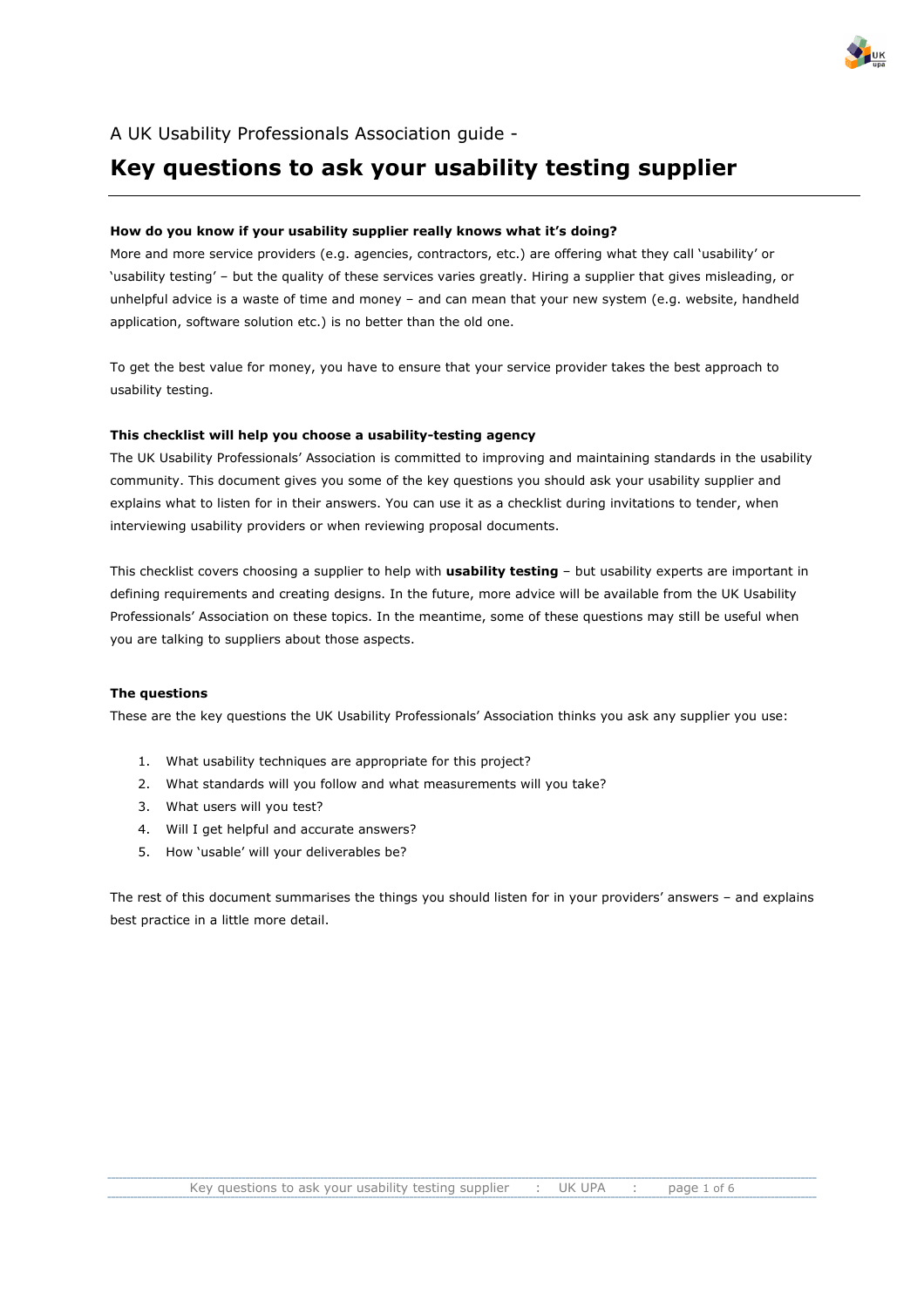

## **1.0 Use the most appropriate techniques**

There is no one ideal method of gathering usability inputs. The optimal method will depend on the stage of the design process you are currently at, and the nature of the results you need. Most good agencies will be able to recommend a range of techniques, and discuss the relative benefits of each, in relation to your circumstances.

#### 1.1 **Interviews, surveys and focus groups**

We don't recommend any of these techniques for testing usability. These approaches are good for gathering users' opinions, understanding their problems or getting their perceptions of past behaviour. Whilst all of these insights are of interest to usability professionals, they are not meaningful measures of *usability* – just users' opinions and beliefs.

#### 1.2 **Expert reviews**

The quality of expert reviews depends on the level of experience of the expert and the review technique used. They can be useful for quick usability assessments – but they don't identify as many problems as testing with real users. It is advisable to do an expert review before a real-user usability test – to pick up obvious problems or to help plan the test.

There are a number of expert review techniques that are widely used and understood (such as Heuristic Analysis, GOMS, NGOMSL, GOMS-KLM, Cognitive Walkthrough, Norman's Seven Stages of Action). We recommend using these, rather than an undocumented technique – that way if you're not happy you'll be able to find someone else to review the results.

#### 1.3 **Testing with real users**

There are a number if different approaches to real-user usability testing. These can range from highly diagnostic and analytical to measurement of system performance to meet targets.

For diagnostic testing, we recommend tests are conducted one-on-one, with an interviewer observing a user who uses the system to complete meaningful goals. It is common that users are encouraged to narrate their thoughts as they progress - usually known as "Thinking Aloud Protocol". In most cases, the observer will only work with one user at a time – not spreading their attention thinly between a large number of users.

Some tests are aimed at *measuring* user performance on a given system, in order to guarantee usability targets. It is possible that these types will allow multiple users to participate simultaneously. Your supplier should be able to discuss and advise on the benefits of different approaches.

#### **Checklist: Will your supplier use the most appropriate methods?**

- [\_] The supplier can discuss the relative benefits of a range of methods
- [\_] The supplier can give examples of previous successes of different methods
- [\_] The supplier can distinguish between different types of real-user testing and advise accordingly
- [] The supplier offers a range of expert review options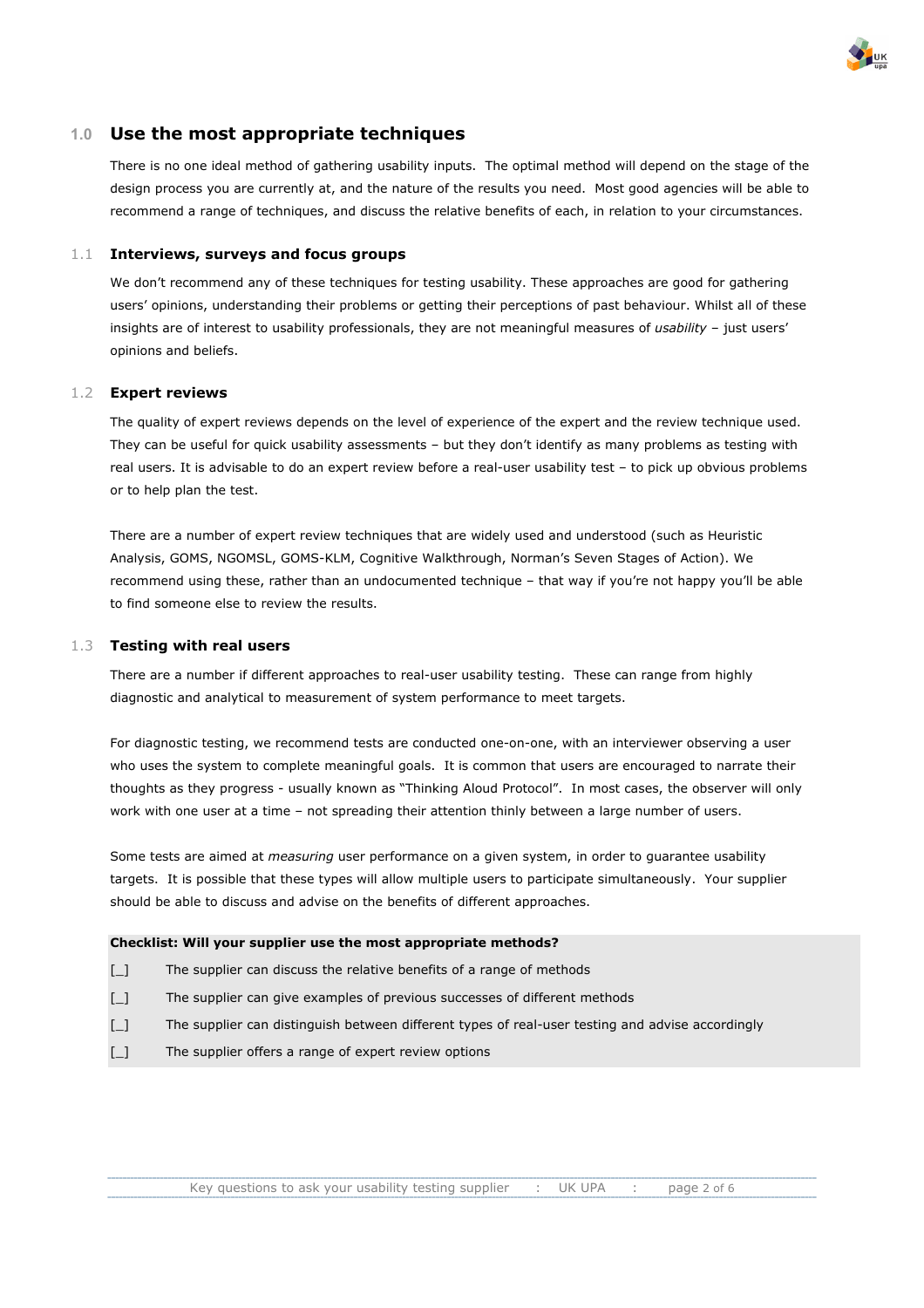

# **2.0 Acknowledge measurements and standards**

A good supplier should know how to *measure* usability. By measuring usability each time you test, you'll be able to see whether or not your system is improving.

The most basic measure of usability is 'what proportion of users completed the tasks they were set'? However, there are a number of other important factors. Professional suppliers will be able to work to ISO (International Standards Organisation) standards.

A commonly accepted definition of usability (ISO 9241-11) covers 'effectiveness' (degree of task completion), 'efficiency' (how much effort it takes to complete a task) and 'satisfaction' (positive attitudes toward the product and freedom from discomfort). Suppliers should be able to suggest ways of measuring these things through observing users.

Other common measures are 'learnability' (the effort and resources required to learn the system) and 'memorability' (how well users recall how to use the system after a period of time). Learnability and memorability matter most to frequently used systems such as intranets worksystems. Often, they're regarded as aspects of 'efficiency' and 'effectiveness'.

A good supplier will also point out that measuring something only makes sense if you have a basis for comparison – perhaps an alternative design or a competitor's website. In all cases, measurements should be meaningful – arbitrary scores such as "the site is usable for 60% of users" won't help, unless "usable" is unpacked, and 60% is compared to some benchmarks.

Depending on your needs, you may want to ensure that diagnostic analysis doesn't come second place to usability measurements. If you are looking to redesign rather that simply evaluate performance then a finding of "80% users failed to complete this task" won't help without also telling you *why* and *what you should do*.

Another ISO standard that the supplier should work to is ISO 13407 – the way to integrate usability inputs into an ongoing user-centred development process.

#### **Checklist: Does the supplier acknowledge measurements and standards?**

- [\_] The supplier can discuss the appropriateness of measurements
- [\_] The supplier can work to recognised ISO standards
- [\_] The supplier uses meaningful and actionable measurements, rather than just "numbers for numbers' sake"
- [\_] The supplier can discuss the limitations of measurements, in terms of statistical significance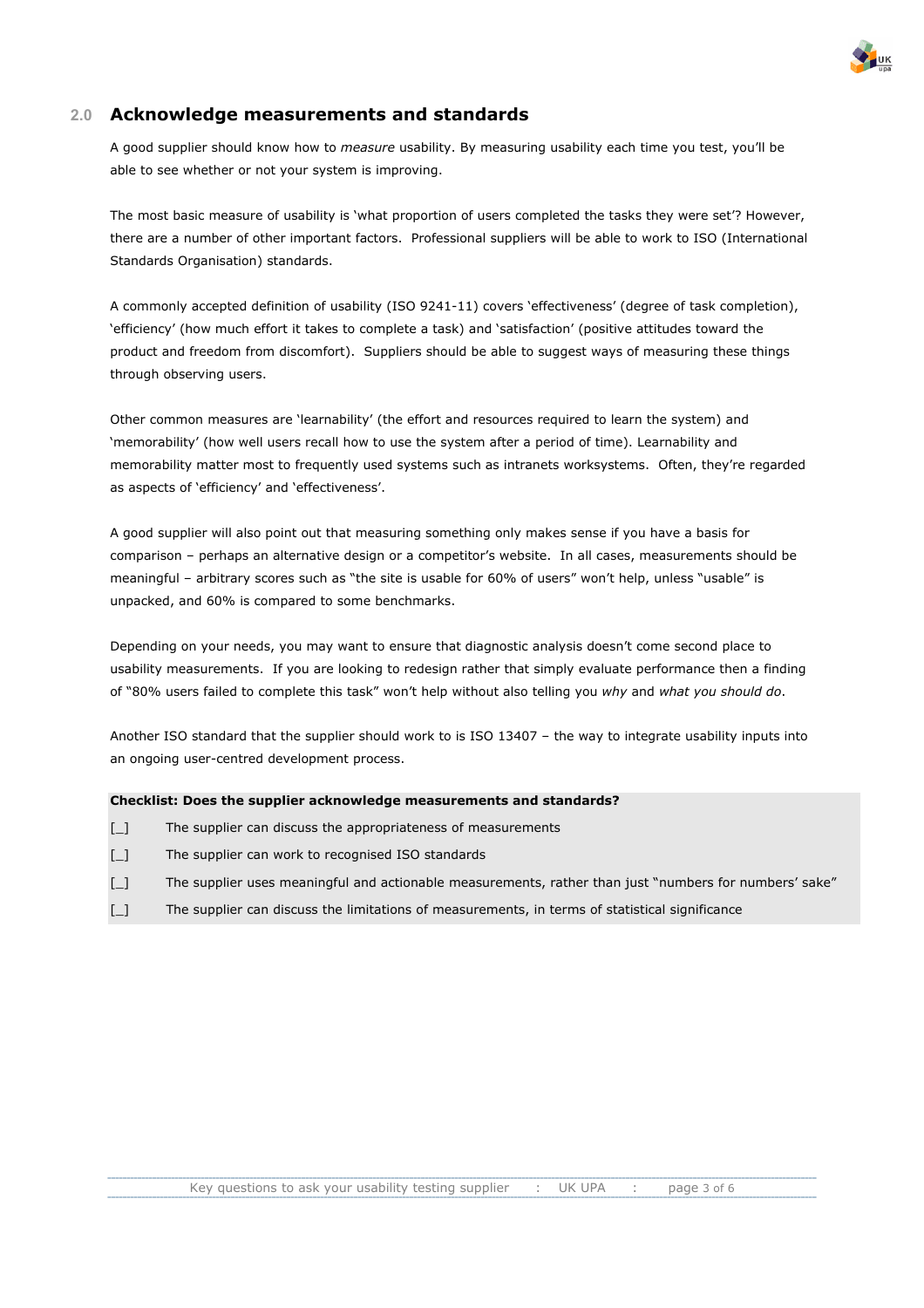

# **3.0 Test with the right users**

Any testing is better than no testing – you will always learn something you didn't already know, and it opens people's eyes to how users really behave. However, to ensure you are using you resources most effectively, you must ensure the right users are participating.

Firstly, the service provider must recruit the right users. This, as ever, depends on the nature of your project. However, you should be able to ensure that a number of groups are represented:

A range of demographics that match the profile of your audience

Key usage segments such as existing users, first-time users, users of equivalent systems, churned users It is always important that the users employed are not "test professionals" or work in design industries – they will not reflect the natural usage that a system affords in the real world.

Secondly, the service provider must employ the right number of users. You will be paying more for every user, so you need to be sure that they are all adding value to the outcomes.

There is no standard number of users for a successful test. It depends on your needs, the number of different segments that are of interest, and the complexity of the system in question:

'I need to identify usability problems'

Assuming all your users fall into a similar category, the right facilitator will require perhaps five to ten users to identify most of your problems. If you've got two distinct groups of users, then you'll need to double the number tested, and so on.

'I want to get a guide to the performance of my website'

If you want to get reasonably accurate usability metrics to base design decisions on, you'll need at least 15 users per group. This is usually enough to show you how much of an improvement you can expect from your new designs.

'I need to predict how my system will behave'

If you're trying to *accurately* predict out how a new site will affect sales or productivity, then you need to test yet more. If you want figures that are accurate to within about 5%, you'll need to test 40-50 users.

So, although you don't need to test with many users to *identify* problems, if you want to start *measuring* performance, you'll need to test far more.

#### **Checklist: Are you testing with the right users?**

- [\_] The supplier can provide a screening documents for user recruitment, and justify their inclusions
- [\_] The supplier understands the importance of sample size, in relation to your needs
- [\_] The supplier can describe the statistical implications of larger sample sizes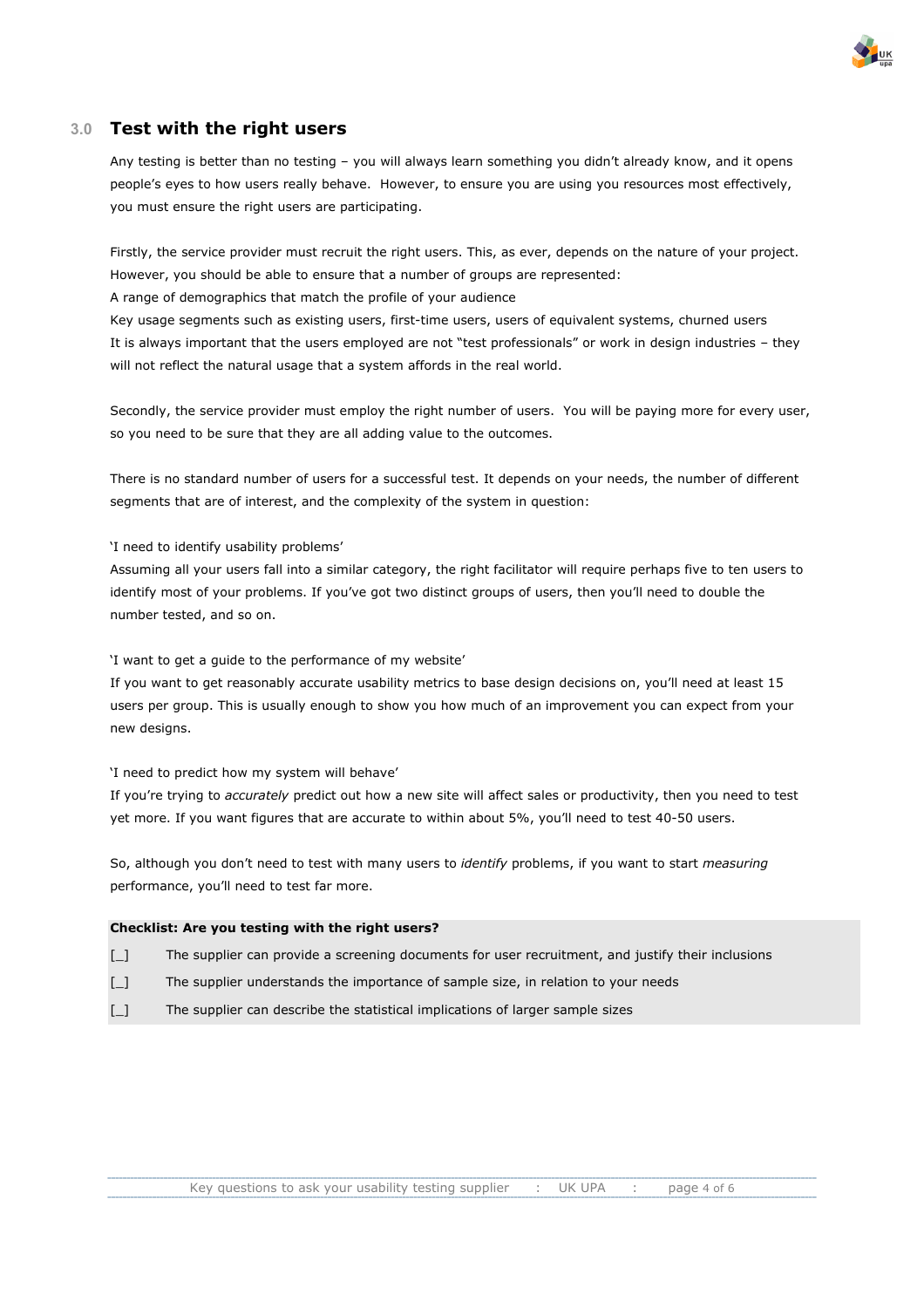

## **4.0 Give helpful and accurate answers**

Good usability is not the same as people *saying* they like your designs. What users *say* when observed often bears little resemblance to how they behave when actually using the same system.

Ask suppliers to provide previous reports and case studies of prior outcomes. If reports concentrate on what users *say* about systems, or how they feel about certain functions, it is likely that it will give you no accurate basis for design decisions. If the report concentrates on aesthetics or branding then it will not help you create more usable systems. Equally, if reports contain arbitrary figures such as "usability is 8/10" or "users were 75% happy", then you need to challenge the supplier on their underlying thinking. The findings should focus things like *where* and *why* users were not able to complete their goals, and *where* and *why* users became frustrated.

When it comes to getting a test subject to use your system, we recommend setting general scenarios, rather than specific tasks, where possible. A scenario would be 'you're thinking of buying some flowers for Mothers' Day – use this website to help you'; a task would be 'send a bunch of ten lilies to your mother'. Scenarios allow the user more freedom of action (including the freedom to give up) and so are better approximations of real behaviour.

Users often *will* give useful verbal insights into the system. However, the best way to elicit this is for the facilitator to ask open ended questions such as "what do you want to do now?", "what can you see?", and "what do you think will happen when you do that?" and not questions like "Do you like this screen?".

It is also important that the person facilitating the test does not offer clues and cues for the users. For instance, if your website has a link called 'products', facilitators shouldn't ask users to 'look for a product' – they'll pick up on the cue in your question, and your results will be of limited use.

In some cases you will want pure "summative" evaluations and reports of your system. However, it is often the case that your usability efforts will be with redesign in mind. If this is the case, ensure the provider can move beyond stating where users experienced problems, and begin to describe *why* this occurred and *what the solution is*. A good project will result in actionable findings and recommendations – though for certain solutions, responsible agencies should want to prototype and re-test before they are confident the problem is solved.

#### **Checklist: Will you get helpful and accurate answers?**

- [\_] The supplier focuses on demonstrated problems and not users' feelings
- [\_] The facilitator does not ask closed questions or lead users
- [\_] The supplier uses meaningful scenarios to test systems
- [] The supplier can work to your technical and commercial constraints, where appropriate
- [\_] The supplier can suggest actionable solutions, not just state problems